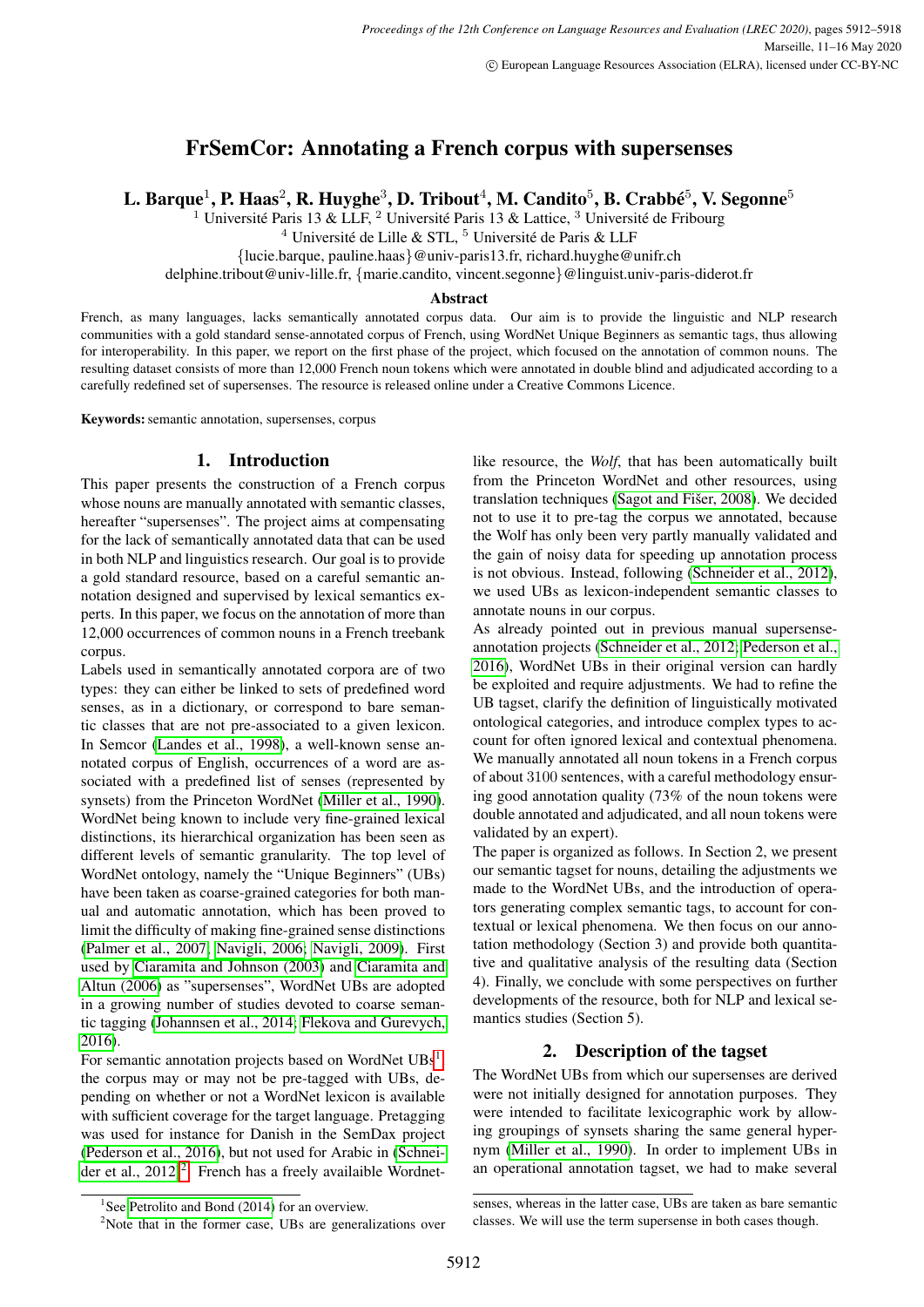| <b>FRSEMCOR SUPERSENSES</b>         | <b>GENERALIZATION</b> |
|-------------------------------------|-----------------------|
| Act, Event, Process, Phenomenon     | Dynamic_situation     |
| Attribute, State, Feeling, Relation | Stative_situation     |
| Animal, Person                      | Animate_entity        |
| Body, Object, Plant                 | Natural_Object        |
| Cognition, Communication            | Informational_object  |
| Part, Quantity, Group               | Quantification        |
| Artifact, Food, Institution,        | Other                 |
| Location, Motive, Possession,       |                       |
| Shape, Substance, Time, Tops        |                       |

<span id="page-1-1"></span>Table 1: Supersenses used in annotation (left), grouped into more general classes (right). Crossed out supersenses are the UBs that we did not retain, and bold supersenses are the ones we added.

adjustments<sup>[3](#page-1-0)</sup>, resulting in differences in semantic class delineation and supersense definition. Moreover, in the light of certain phenomena encountered in target corpus, we decided to introduce supersense operators generating complex supersenses.

# <span id="page-1-3"></span>2.1. Supersense inventory

Table [1](#page-1-1) lists the 24 supersenses that were finally kept in our tagset, and their specificities with regard to the original WordNet UB set. New supersenses appear in bold text, and UBs that we did not retain are crossed out. Generalizations given in column 2 are intended to cluster coherent groups of supersenses and clarify their presentation below. We did not use them for annotation but only to assess agreement scores at various levels of granularity (see below, Section [4.2.\)](#page-4-0).

Removed classes Four original classes have been removed from our inventory because they seemed problematic in terms of definition and/or scope. As far as dynamic situations are concerned (Table [1,](#page-1-1) line 2), we excluded the Process UB because of the recurrent confusion within dynamic situations, and decided to maintain a distinction between Act and Event only, based on the (non-)agentivity of the denoted situations. We also excluded the Location UB, considering it a semantic role rather than a semantic class. Nouns denoting locations were tagged as Artifact when built by people (e.g. *maison* 'house'), and as Object when corresponding to natural grounds (e.g. *campagne* 'country'). The fact that these physical entities can be contextually used as localizers is not meant to be captured at the lexical level but through semantic parsing. Finally, we also removed the Motive and Shape UBs. The former has already been described as problematic in previous supersense annotation projects, and concerns very few words in WordNet. Shape was excluded because of its heterogeneity and fuzzy boundaries, and because its members could be easily dispatched in other existing categories, such as Artifact and Cognition.

Novel classes Two supersenses absent from the WordNet inventory were used in the annotation. First, we adopted the Institution tag proposed in the SemDax corpus [\(Peder](#page-6-6)[son et al., 2016\)](#page-6-6), except that we used this tag to classify not only organizations but also their premises and agent facets. In other words, nouns like *banque* 'bank' or *ecole ´* 'school' have been tagged as Institution, whether they denote in context the institution itself, the building, or the people who make them work. We also introduced the Part supersense, as a missing counterpart of the Group sense, to annotate nouns like *extrémité* 'end (of something)' or *morceau* 'piece (of something)'.

# 2.2. Supersense definitions

Removing and adding supersenses to the tagset implies changes in the content of the supersenses. It has to be noted that UBs are very briefly defined in the WordNet documentation. No linguistic indication is given as to how UBs are specifically attributed, and no linguistic test is provided to discriminate between UBs. As a consequence, we had to clarify and refine WordNet definitions of UBs, which may have resulted in modifications in supersense extensions. Detailed definitions of supersenses used in FrSemCor are presented in an annotation guide<sup>[4](#page-1-2)</sup>. Guidelines distinguish each supersense from close supersenses, and provide linguistic tests when possible.

Delineating supersense scope Since supersenses are understood as forming a flat hierarchy, where classes are mutually exclusive, we made the semantic scope of each supersense explicit in the guidelines, by listing both which kinds of nouns pertain to each class and which do not. For instance, several supersenses denoting concrete entities share semantic properties. Plant-denoting nouns denote natural objects, and had to be distinguished from closely related supersenses such as Object (see Table [1,](#page-1-1) line 5). Consequently, we refined definitions so as to avoid overlaps in supersense extensions. The annotation guide provides explicit guidelines to delineate as clearly as possible the boundaries between competing supersenses.

The major adjustment as concerns class definitions is about Communication and Cognition: in WordNet (and in corpora annotated from it), Communication includes nouns denoting dynamic situations (e.g. *phone call*), and Cognition includes nouns denoting stative situations, namely properties (e.g. *stupidity*). In the FrSemCor dataset, Cognition is limited to nouns denoting informational objects, and Communication is limited to nouns denoting linguistic objects and communication media.

Linguistic tests Whenever possible, linguistic tests are given to help annotators selecting the appropriate tag. For

<span id="page-1-0"></span> $3$ All other annotation projects using UBs as tags we know of also had to make adjustments, but to a more limited extent. In Schneider et al. (2012), extended definitions of WordNet UBs are proposed, illustrated by English examples, along with rule decisions such as "all man-made structures (buildings, rooms, bridges, etc.) are to be tagged as Artifact". [Pederson et al. \(2016\)](#page-6-6) extend the WordNet UB set by including more specific classes. For instance, they use Vehicle, Building and Container as subclasses of the Artifact supersense [\(Martinez Alonso et al., 2016\)](#page-6-10). In both projects though, the definition and lexical scope of WordNet UBs are preserved.

<span id="page-1-2"></span><sup>&</sup>lt;sup>4</sup>Guidelines for annotation, written in French, can be found on the project page: [https://frsemcor.github.io/](https://frsemcor.github.io/FrSemCor/) [FrSemCor/](https://frsemcor.github.io/FrSemCor/)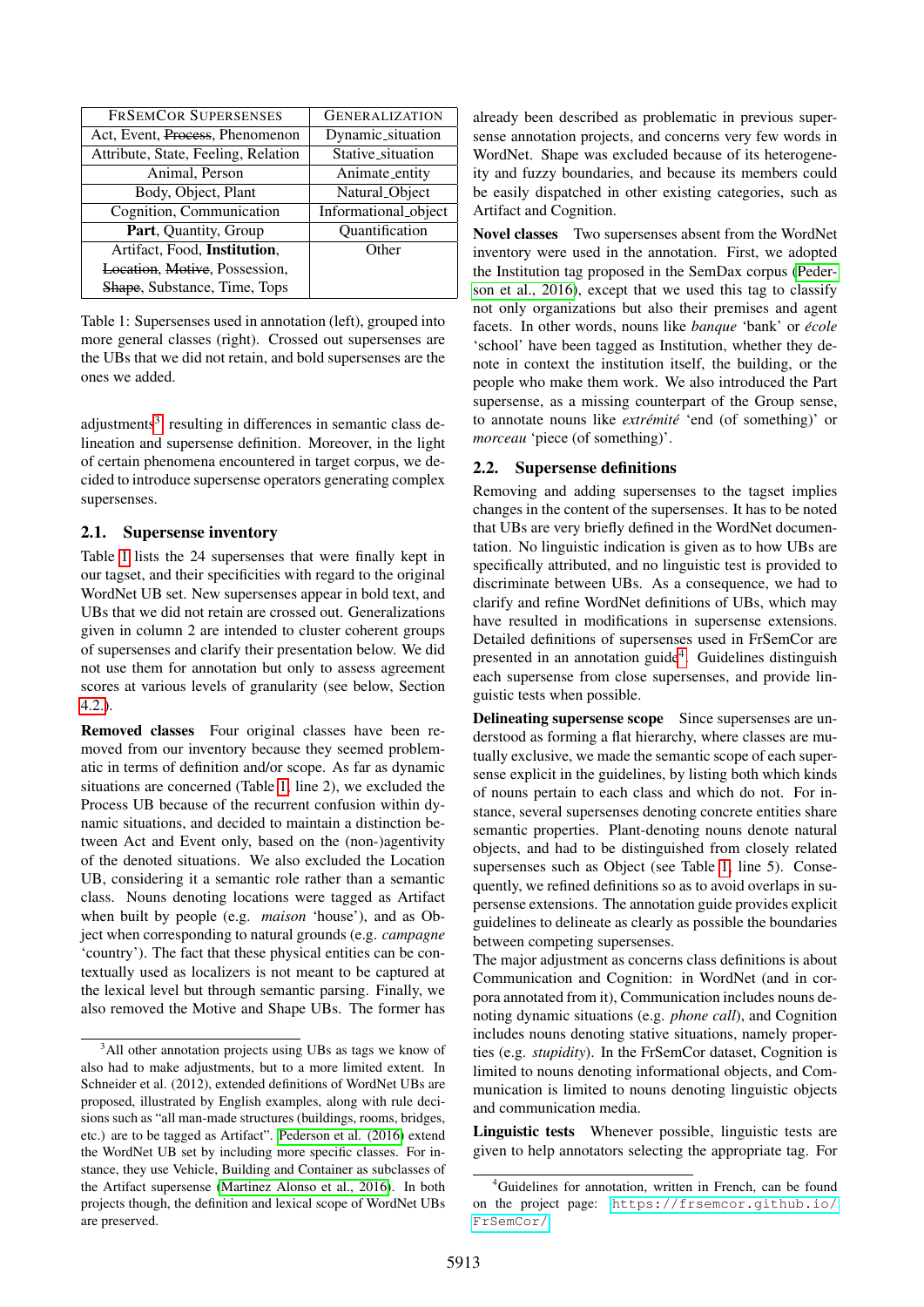instance, it is often difficult to distinguish in French between nouns denoting inherent properties (Attribute) and nouns denoting episodic states (State or Feeling). Tests that have been proposed to account for that distinction [\(Flaux](#page-5-3) [and Van de Velde, 2000;](#page-5-3) [Kerleroux, 2008\)](#page-6-11) are described in the guide: nouns that combine with predicate in (1-a) (e.g. *taille* 'size') or with predicate in (1-b) (e.g. *autorité* 'leadership') will be tagged as Attribute.

(1) a.  $\hat{e}$ *tre d'un(e)* grand(e) N 'to be of great N' b. *faire preuve de N* 'to show N'

Nouns that can appear in phrases such as those in (2) will be tagged as Feeling (e.g. *douleur* 'pain', *espoir* 'hope').

- (2) a. *un sentiment / une sensation de N* 'a feeling / sensation of N'
	- b. *eprouver / ressentir du N ´* 'to feel / experience N'

Note that these tests are sufficient but not necessary. In many cases, they do not apply and coders have to rely on guideline descriptions and on their intuition to make their decision. Nevertheless, when available, tests may prove useful for tricky distinctions or class identifications.

# <span id="page-2-1"></span>2.3. Complex Supersenses

One of the original features of the annotation scheme we propose is that it allows for the use of complex supersenses. These are intended to account for two distinct phenomena: functional properties of certain classes of nouns on the one hand, contextual ambiguity or lexical sense multiplicity on the other.

The x operator is used for some nouns pertaining to Group, Part or Quantity classes. Nouns from these classes share a relational meaning involving an argument that can either be included in nominal semantics (e.g *family* denotes a group of people) or realized as a complement in *de* 'of' (e.g. a *class* of something).

The x operator is then used in two different cases: when the argument of the function is included in the semantics of the noun, as for *famille* 'family' (3-a), and when the argument of the function is normally expressed as a *complement* but is not in the target context, as illustrated in (3-b), where the context (medical leaflets) suggests that a class of drugs (Substance) is denoted. In both cases, the aim of the operator is to make explicit the argument of the function. Otherwise, when nouns are contextually used with their argument in a complement introduced by *de*, such as *de systèmes d'organes* in (3-c), they are tagged with the corresponding simple supersense.

- (3) a. *Guy était arrivé ici tout jeune avec sa famille*<sub>Group</sub> x Person. 'Guy arrived here with his family when he was very young'
	- b. *Effet de classe*Group x Substance *: anomalie de la fonction renale ´* 'Class effect: abnormality of kidney function'
	- c. *Les ev´ enements ind ` esirables sont list ´ es par ´ classes*Group *de systemes d'organes dans le ` tableau 1.* 'Adverse events are listed by system organ classes in table 1'

The  $/$  and  $+$  operators are used to account for type disjunction resulting either from contextual indeterminacy or from properties of certain nouns known as multifaceted nouns [\(Cruse, 2002\)](#page-5-4).

Indeterminacy occurs when two meanings are possible in a given context, and yet exclude each other. In (4-a), *arrêt* 'stop' can both refer to an act if someone stops the perfusion, or to an event if the perfusion stops when empty. With more explicit context or knowledge on medical protocols, the word meaning could be disambiguated. Multifaceted nouns have different meanings that are not mutually exclusive. A multifaceted noun like *expose´* 'presentation' in (4-b) can refer to an action, to an informational content, or to both of them.

- (4) a. *L'introducteur arteriel peut ´ etre retir ˆ e deux ´ heures après l'arrêt*<sub>Act/Event</sub> *de la perfusion de bivalirudine.* 'The arterial initiator can be removed two hours the perfusion is stopped/ends.'
	- b. *Le visiteur pourra aussi decouvrir un ex- ´ pose´*Act/Cognition *sur l'histoire et le fonctionnement des planetes. `* 'The visitor will discover a presentation on the history and the functioning of planets.'

The + operator is used when the context simultaneously gives access to every facet of a word, a phenomenon known in the literature as copredication (Ježek and Melloni, 2011). In (5), the Artifact facet of *contrat* is triggered by the left context and the Cognition facet by the right context.

(5) *Ils trouvent un contrat*Artifact+Cognition *de 1 million de francs destine´ a l'achat d'un appartement ` pour sa compagne.* 'They found a 1 million francs contract for the purchase of an apartment for his girlfriend.'

# 3. Annotation design

As mentioned in the introduction, the annotation was conducted entirely manually, without any automatic pretagging inferred from an existing lexicon. In this section, we describe the selected data and the annotation process.

# 3.1. Selected data

We annotated occurrences of common nouns from the Sequoia Treebank, a French Corpus that includes morphological and syntactic annotations [\(Candito and Seddah, 2012\)](#page-5-5). The Treebank contains 3,099 sentences from four different sources: a regional newspaper, narrative historical pages from the French Wikipedia, Europarl transcriptions, and two medical reports from the European Medicine Agency<sup>[5](#page-2-0)</sup>. We used some existing annotations in the Sequoia corpus to identify nouns to annotate: parts of speech to focus on common nouns, lemmas to group together the occurrences of the same lemma into a single file. We also used the recently added named entity (NE) and multi-word expression

<span id="page-2-0"></span><sup>&</sup>lt;sup>5</sup>More precisely, each report is a public assessment of why the marketing authorization has been granted or refused for a given medicine.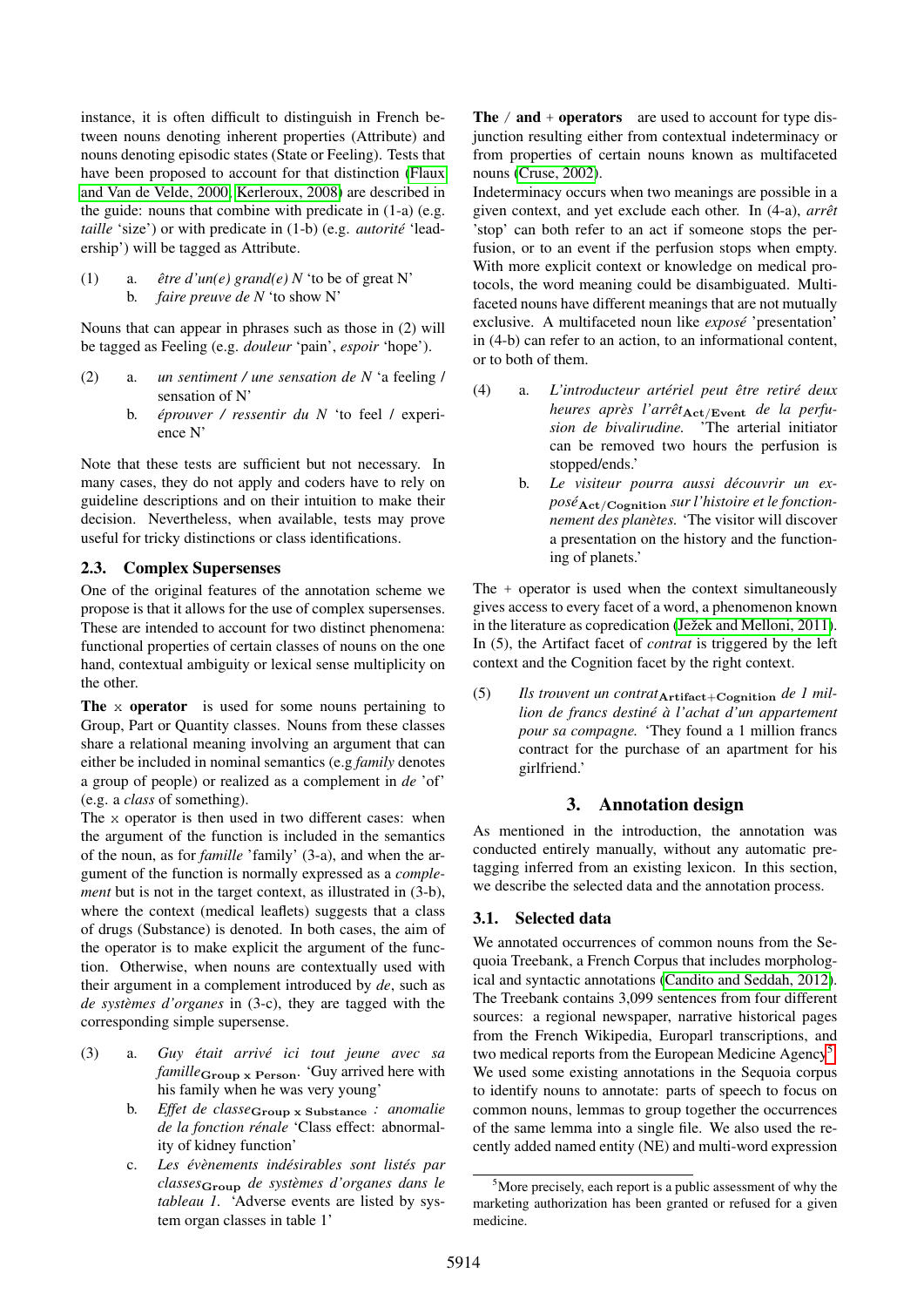| Total number of noun tokens        | 15,197 |
|------------------------------------|--------|
| Total number of noun types         | 2974   |
| Number of noun tokens in NE or MWE | 3689   |

<span id="page-3-1"></span>Table 2: Statistics of common nouns in the Sequoia corpus.

(MWE) annotations [\(Candito et al., in preparation\)](#page-5-6) to filter out some of the nouns, as explained below in Section [3.2.](#page-3-0) Statistics about common nouns in the corpus are given in Table [2.](#page-3-1)

We left aside nouns included in named entities or in MWEs, in case they were not MWE heads (see below, Section [3.2.\)](#page-3-0). The resulting number of tokens we had to annotate is 12,971.

#### <span id="page-3-0"></span>3.2. Annotation process

To perform the manual annotation, we hired three students, who were French native speakers with no prior experience or expertise.

During a first step, one of them isolated a list of nonambiguous lemmas among the most frequent nouns of the Sequoia corpus. The occurrences of these lemmas were then mono-annotated by another annotator. Every occurrence of all other lemmas was double-blind annotated and adjudicated.

The annotation was carried out in WebAnno, a freely available web tool [\(Eckart de Castilho et al., 2016\)](#page-5-7). Noun instances were grouped by lemmas, and highlighted in the web tool. Contexts were limited to sentences, but annotators could have access to broader contexts when needed.

Annotators had to assign a supersense tag to each nominal token by selecting one of the 24 tags in the list, or by typing a complex tag when appropriate. As mentioned earlier, no automatic pre-annotation was proposed for nouns and no wild card was allowed in case of difficulty. However, annotators could consult the description of the target noun's English equivalent on the WordNet website – using the "show lexical info" option – in order to guide their decision, while keeping in mind the differences between the two tagsets.

Nouns included in NEs were not selected for annotation, because they were already annotated with PARSEME-FR semantic tags<sup>[6](#page-3-2)</sup>. Only head nouns included in nominal  $MWEs<sup>7</sup>$  $MWEs<sup>7</sup>$  $MWEs<sup>7</sup>$  were tagged, for which annotators had to choose a semantic tag corresponding to the meaning of the whole expression. For instance, occurrences of the noun *cordon* 'cord' were not annotated in a verbal MWE such as *couper le cordon (lit. cut the cord)* '∼leave the nest', contrary to occurrences in *cordon bleu* (lit. *blue cord*) 'good cook' and *cordon ombilical* 'umbilical cord'–tagged respectively as Person and Body.

During the training phase, short annotation sessions were followed by adjudication sessions with an expert of the team to answer coders' questions and clarify guidelines

whenever needed<sup>[8](#page-3-4)</sup>. Annotators then performed manual tagging on their own, without communicating with one another. Training and double annotation of the whole dataset required approximately 600 hours.

#### 4. Analysis

In this section, we analyze the annotated corpus, and evaluate annotation quality by studying both inter-annotator agreement and the confusion between supersenses for the part that was double annotated after training phases.

#### 4.1. Analysis of the resulting annotations

The corpus comprises  $12,917$  $12,917$  $12,917$  annotated noun tokens<sup>9</sup>. 3481 tokens correspond to lemmas that were judged monosemic before corpus annotation, and directly assigned their unique supersense. 3882 tokens were double annotated during the training phases, and 5554 were double annotated after the training phases (see Section [3.2.\)](#page-3-0). All double annotated tokens have been adjudicated.

Supersense distribution The corpus contains annotation for 24 simple supersenses and 64 complex supersenses (see Section [2.3.\)](#page-2-1). Table [3](#page-4-1) lists the 20 most frequent supersenses, whether they are simple or complex. Although semantic type representation depends on the kind of corpus we annotated, it shows that most nouns, both types and tokens, belong to the Act class. This result was not expected, since nouns are often conceived as prototypically referring to objects. The list also includes four complex supersenses, that can be viewed as lexical classes in their own right. Informational contents (Cognition) often constitute one facet of multifaceted nouns, the other facet being Act (e.g. *remerciement* 'acknowledgement') or Artifact (e.g. *notice* 'notice'). The Act/Possession supersense concerns the act of paying a certain amount of money, denoted by nouns like *aumône* 'alms' or *virement* 'transfer'. Finally, the GroupxPerson supersense reveals the most represented semantic class among French collective nouns, an information that is not captured in the original WordNet inventory since collective nouns are all gathered in the Group UB.

Lexical information is summed up in Table [4.](#page-4-2) Among the 2697 lemma types of the annotated corpus, 400 have been attributed several supersenses: 1 lemma has been tagged with 8 distinct supersenses (élément 'element'), 3 lemmas with 5 supersenses (*perfusion* 'infusion', *systeme `* 'system', *source*, 'source'), 31 lemmas with 4 supersenses, 84 lemmas with 3 supersenses.

Nouns having several supersenses are either polysemous as illustrated in (6) with *intérêt* 'interest', or multifaceted as illustrated in (7) with two occurrences of the same wordsense of *contrat* 'contract'.

(6) a. *L'enquete avait mis en ˆ evidence ´ l'intérêt*<sub>Feeling</sub> des adultes pour ces ac-

<span id="page-3-2"></span><sup>6</sup>The semantic types for NEs chosen by the PARSEME-FR team are Person, Organization, Location, Artifact and Event. A mapping has to be done between these tags and our supersenses.

<span id="page-3-3"></span><sup>&</sup>lt;sup>7</sup>MWEs were made visible in WebAnno.

<span id="page-3-4"></span><sup>8</sup>Annotations performed during the training phases are not taken into account in inter-annotator agreement scores [\(4.2.\)](#page-4-0).

<span id="page-3-5"></span> $9^9$ The 54 remaining tokens, with respect to the total number of instances that were supposed to be annotated, are mainly acronyms and items wrongly tagged as noun, that could not be annotated (e.g. *ST-*, *2-7113-0389-6*).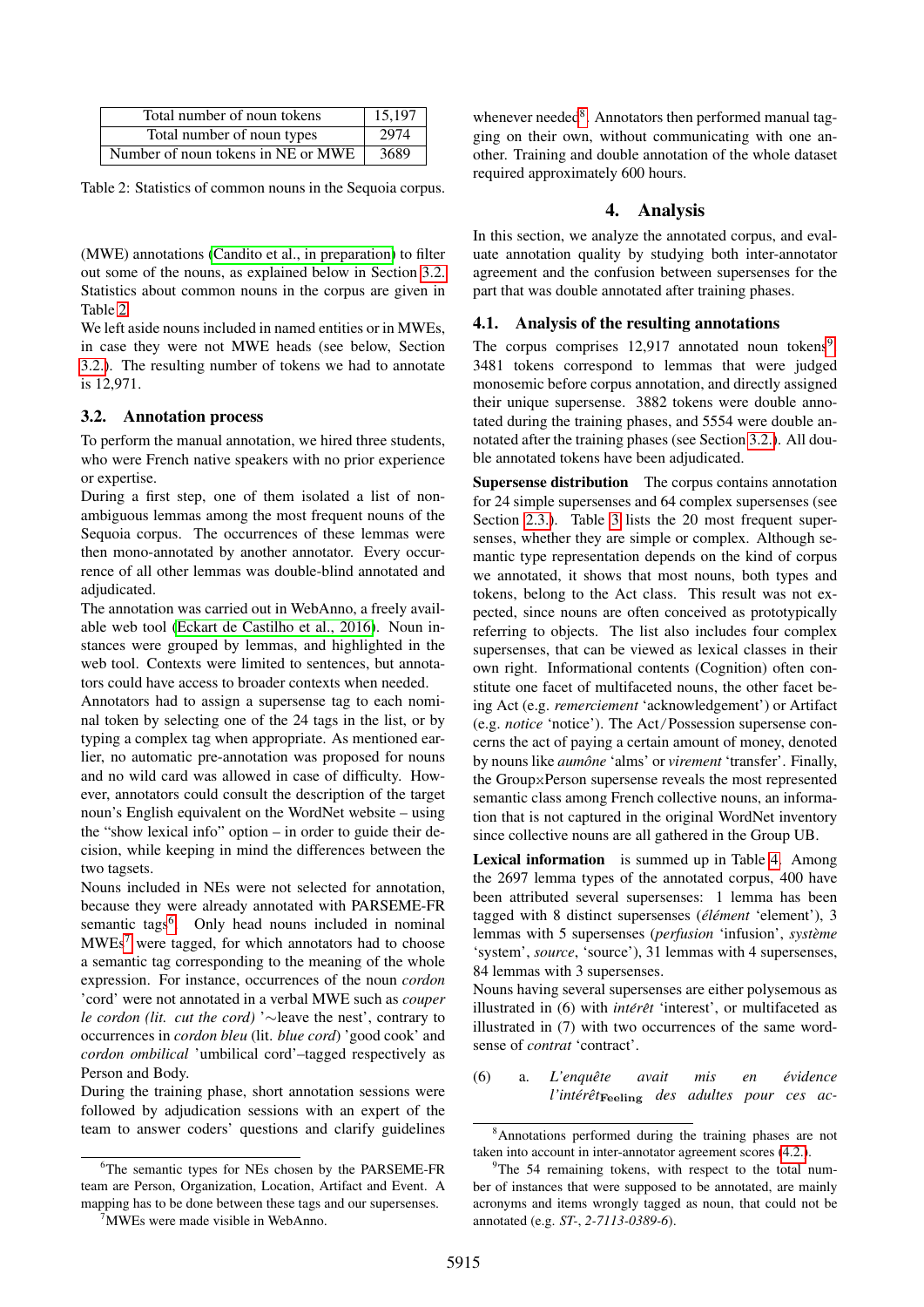|                    | Nb lemma | Nb lemma |
|--------------------|----------|----------|
| Supersense         | tokens   | types    |
| Act                | 2079     | 613      |
| Person             | 1853     | 396      |
| Time               | 1052     | 108      |
| Cognition          | 906      | 252      |
| Institution        | 735      | 155      |
| Event              | 712      | 149      |
| Substance          | 711      | 129      |
| Quantity           | 687      | 93       |
| <b>State</b>       | 621      | 160      |
| Attribute          | 565      | 184      |
| Artifact           | 530      | 236      |
| Possession         | 366      | 71       |
| Act/Cognition      | 314      | 97       |
| GroupxPerson       | 222      | 54       |
| Artifact/Cognition | 213      | 51       |
| <b>Body</b>        | 203      | 54       |
| Object             | 159      | 56       |
| Feeling            | 81       | 46       |
| Part               | 67       | 28       |
| Phenomenon         | 60       | 18       |

<span id="page-4-1"></span>Table 3: Distribution of the 20 most frequent supersenses in the annotated corpus  $(=$  those used for more than 50 tokens).

|             |                |        | Avg.    | Avg.     |
|-------------|----------------|--------|---------|----------|
|             | N <sub>b</sub> | Nb     | ambig.  | ambig.   |
| Lemmas      | types          | tokens | (types) | (tokens) |
| A11         | 2697           | 12.917 | 1.2.    | 1.6      |
| Multi-sense | 400            | 4293   | 2.4     | 2.8      |

<span id="page-4-2"></span>Table 4: Supersense ambiguity in the annotated corpus, both for all lemmas ("All") and for lemmas with more than one supersense ("Multi-sense"). Columns 2-3: nb of distinct lemma types and nb of lemma tokens. Columns 4-5: average supersense ambiguity for lemma types / for lemma tokens.

*tivites. ´* 'The survey revealed French' interest for these activities.'

- b. *Le budget de la France ne peut rembourser 16 milliard de francs plus intérêts* Possession 'France's budget cannot repay 16 billion of francs plus interest.'
- (7) a. *Il a signe un contrat ´* Artifact/Cognition *de deux ans.* 'He signed a two-year contract'
	- b. *Thomson est le maˆıtre d'œuvre du nouveau contrat*<sub>Cognition</sub>. 'Thomson is the prime contractor for the new contract'

A lemma can also be associated with several supersenses not because of polysemy, nor because of micro-senses, but as a result of our reference-driven annotation method. For instance, the noun *membre* 'member' can be annotated as Person (*un membre de la famille* 'a member of the family') or Institution (*un membre de l'ONU* 'a member of the

| Anno 1        | Anno 2             | Partial match |
|---------------|--------------------|---------------|
| GroupxPerson  | Group              | Group         |
| Act+Cognition | Act/Cognition      | Act_Cognition |
| Act/Cognition | Artifact/Cognition | Cognition     |

<span id="page-4-4"></span>Table 5: Examples of partial matches

UN')[10](#page-4-3) or Animal (*un membre de la meute* 'a member of the pack'), depending on its contextual denotation. In short, the set of lemmas whose occurrences have been annotated with distinct supersenses will need to be carefully examined in order to distinguish between cases of polysemy, cases of multifaceted nouns, and cases of general nouns having heterogeneous referents.

# <span id="page-4-0"></span>4.2. Inter-Annotator agreement

We calculated inter-annotator agreement for the 5554 tokens annotated after the training phases.

Agreement scores We have evaluated the inter-annotator agreement using both the plain F-score among the two sets of annotations and Cohen's kappa.

Four types of agreement have been considered according to the matching type on the one hand, and to the granularity of the tagset on the other hand. Table [6](#page-5-8) reports the results. In "exact" match, agreement is achieved if the two annotated categories are identical (whether simple or complex), whereas in "partial" match, we partially neutralized differences between complex categories. In the latter case, complex categories are split into a list of simple supersenses. Then, in case there is a non-empty intersection between both lists, each decision is replaced by the intersection list (if this intersection contains several simple types, they are concatenated with a meaningless operator "2"). Examples of partial matches are illustrated in Table [5.](#page-4-4)

We also computed exact and partial match scores using a coarser set of semantic tags, in which we have manually grouped some supersenses into coarser tags. They are those proposed as generalization in Table [1,](#page-1-1) column 2. So for instance, in coarse agreement, Act, Event, Phenomenon tags are all generalized as Dynamic\_situation.

The agreement levels presented in Table [7](#page-6-13) are satisfactory since categories are numerous (and actually form an open set because of the possibility to build complex supersenses). The likelihood that the agreement is due to chance being very low (near to 0.1 in both types of match), kappa's values are close to agreement values. Moreover, agreement scores take into account all cases, given that no wild card was allowed. As a comparison, [Schneider et al. \(2012\)](#page-6-7) report similar scores (to Exact match) calculated only on data judged as unproblematic by annotators.

Disagreement The confusion matrix in Table [7](#page-6-13) summarizes confusions between classes. Diagonal scores (agreement per supersense) reveal a great variability within the

<span id="page-4-3"></span><sup>10</sup>Note that, when referring to an institution, *membre* 'member' can refer to the organisation in itself, like a state in l'ancien membre de l'Europe 'the former member of Europe', or to its agent facet (les membres de l'ONU ont voté, 'members of UN voted), see Section [2.1.](#page-1-3)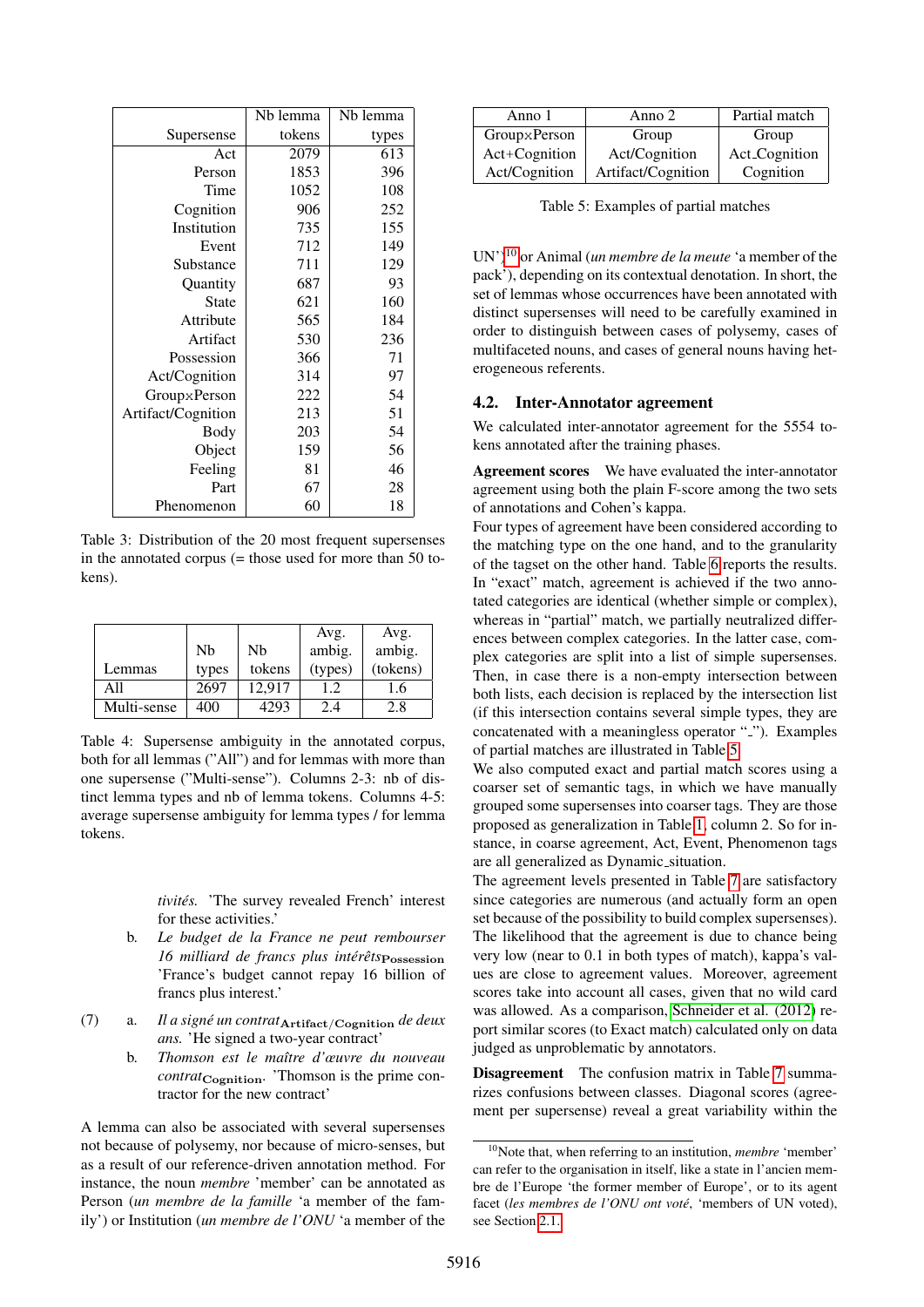|               | Full set         | Coarse set       |
|---------------|------------------|------------------|
| Exact match   | $\kappa$ : 0.649 | $\kappa$ : 0.700 |
|               | ag: 0.683        | ag: 0.742        |
| Partial match | $\kappa$ : 0.734 | $\kappa$ :0.790  |
|               | ag: 0.763        | ag: 0.822        |

<span id="page-5-8"></span>Table 6: Inter-Annotator agreement:  $\kappa$  stands for Cohen's kappa and *ag* for agreement Fscore.

seventeen more frequent classes, between those that generate the greatest consensus (like Person or Substance) and those that trigger many alternative decisions (like Event or Attribute).

The most prominent symmetrical confusions are between State and Attribute, and between Body and Object, which is not unexpected. State and Attribute are used for nouns denoting stative situations (along with Feeling, mainly confused with State), and are hardly distinguished on a linguistic basis. Guidelines explicit the delimitation between Body and Object–these can be confused because parts of the body are natural objects. Nevertheless a close look at the annotated data shows that disagreement cases for Body/Object concentrate on one lexical item, namely *voie* 'route' (for example in *voie orale* 'oral route').

Confusions among dynamic situations are not symmetrical, contrary to what is observed in the case of stative situations. Event is the most often selected tag in case of disagreement upon Act, but still in limited proportion (7.7%), whereas Act is selected in almost a third of the disagreement cases upon Event.

Disagreements related to the most frequent complex types clearly appear in the matrix, calculated from partial matches (see examples in Table [5\)](#page-4-4). Most frequent alternatives to Cognition are Act, followed by Artifact, revealing the difficulty to identify multifaceted nouns pertaining to Act/Cognition or Artifact/Cognition.

Finally, the results highlight the three facets encapsulated in the Institution supersense, namely the institution's members (confusion with GroupxPerson, 7.8%), the institution's place (confusion with Artifact, 8.5%), and the institution's activity (confusion with Act, 6.2%). We also observe that most of the alternative decisions for GroupxPerson involve Institution (22.9%), showing how delicate it is to assess whether a group of people forms an institution or notâdisagreement cases concern words like *pouvoir* 'lit. power / the authorities', *majority* 'majority'.

It can be noted that each of the above mentioned pairs of classes belongs to the same supersense group (as defined in Table [1\)](#page-1-1).

# 5. Conclusion

In this paper, we have presented the FrSemCor resource, a French corpus in which nouns are manually annotated with supersenses. The annotation was carried out using a carefully defined semantic tagset that refines WordNet Unique Beginners, clarifies conceptual contents and ontological class boundaries, and accounts for complex lexical meanings. We tried to find the best trade-off between abiding by the original WordNet inventory, in order to produce a resource compatible with other supersense annotated corpora (for multilingual purposes), and defining the most linguistically reliable tagset, as well as the more explicit and intuitive for annotators. Another interest of the resource is the coverage of manual annotation, since 100% of the occurrences of the nouns were doubly manually annotated, providing a gold standard for French. Agreement scores (kappa 0.64 to 0.79, according to semantic granularity) range from moderate to substantial. In short term, we intend to use this dataset to test supervised or semi-supervised methods for word sense disambiguation of French nouns. Data can also be generalized over verbal argument structures, and be used as a cue for French verbal disambiguation [\(Segonne et al., 2019\)](#page-6-14). The resource can also be used in a theoretical perspective and offer empirical supports for studies dedicated to syntactic aspects of lexical semantics, such as co-predication for multifaceted words (Ježek and [Melloni, 2011\)](#page-6-12), or complement optionality for relational nouns [\(Partee and Borschev, 2003\)](#page-6-15).

# 6. Acknowledgements

We are grateful to Lila Entressangle, Louise Fouquet and Lucie Miskic, who are now expert annotators, and to Hector ´ Martínez Alonso for his valuable insights on the project.

This work is supported by a public grant overseen by the French National Research Agency (ANR) as part of the program "Investissements d'Avenir" (reference: ANR-10- LABX-0083). It contributes to the IdEx Université de Paris - ANR-18-IDEX-0001

# 7. Bibliographical References

- <span id="page-5-5"></span>Candito, M. and Seddah, D. (2012). Le corpus sequoia : annotation syntaxique et exploitation pour l'adaptation d'analyseur par pont lexical. In *Proceedings of TALN'2012*.
- <span id="page-5-6"></span>Candito, M., Constant, M., C., R., Savary, A., Guillaume, B., and Cordeiro, S. ("in preparation"). A french corpus annotated with named entities and multi-word expressions.
- <span id="page-5-1"></span>Ciaramita, M. and Altun, Y. (2006). Broad-coverage sense disambiguation and information extraction with a supersense sequence tagger. In *Proceedings of the 2006 Conference on Empirical Methods in Natural Language Processing*, pages 594–602.
- <span id="page-5-0"></span>Ciaramita, M. and Johnson, M. (2003). Supersense tagging of unknown nouns in wordnet. In *Proceedings of the EMNLP*, pages 168–175.
- <span id="page-5-4"></span>Cruse, D. A., (2002). *Aspects of the micro-structure of word meaning*, pages 30–51. Oxford:Oxford University Press.
- <span id="page-5-7"></span>Eckart de Castilho, R., Mújdricza-Maydt, É., Yimam, S., Hartmann, S., Gurevych, I., Frank, A., and Biemann, C. (2016). A web-based tool for the integrated annotation of semantic and syntactic structures. In *Proceedings of the LT4DH workshop at COLING 2016*.
- <span id="page-5-3"></span>Flaux, N. and Van de Velde, D. (2000). *Les noms en franc¸ais. Esquisse de classement*. Ophrys, Paris.
- <span id="page-5-2"></span>Flekova, L. and Gurevych, I. (2016). Supersense embeddings: A unified model for supersense interpretation,